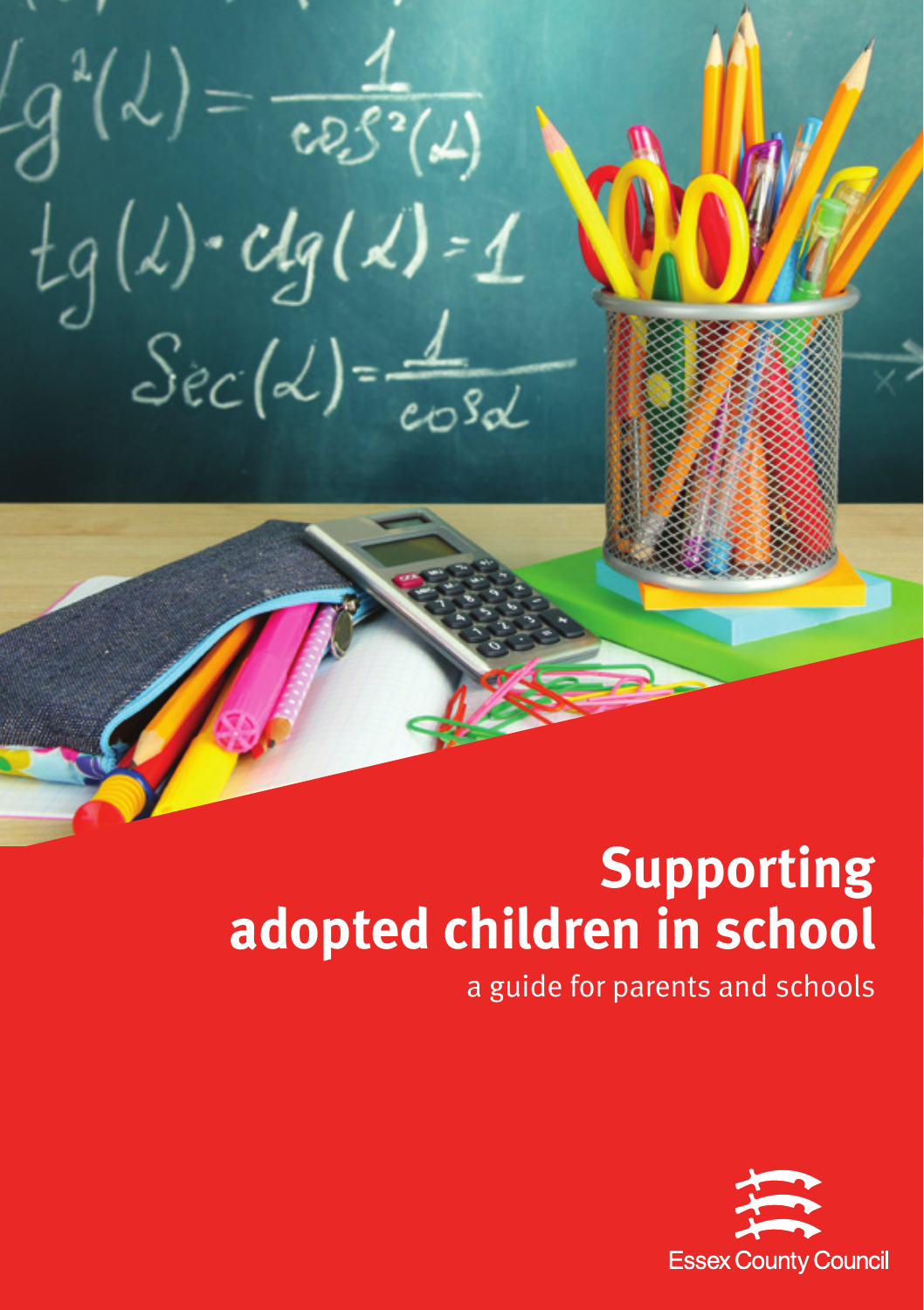### **Introduction**

As a parent or teacher of an adopted child who is struggling with school, you may find yourself wondering how to deal with this and provide the best support. This booklet, produced by the Essex County Council Post Adoption Team offers practical strategies to help parents and teachers work together most effectively and offers a greater understanding of how a child's past experiences can affect their ability to cope within school.

### **Understanding the impact of life experiences**

Early childhood experience can impact on the ability of any child to learn and form relationships with peers and adults. A secure home environment, responsive carers and stable experience of school are crucial factors in children's health, and physical and emotional development.

Adopted children may present particular challenges as a consequence of early trauma. Many experience multiple losses, for instance, loss of their birth family, of one or many foster families, friends, and previous schools etc. A popular perception is that babies who are adopted are the 'lucky ones' who do not notice 'change' and that all adopted children settle in their new families and do not exhibit any difficult behaviours. However all adopted children, whether they are babies, toddlers or older, are affected in different ways by grief, loss and trauma.

As a result, the difficult behaviours and attitudes they can exhibit at times can feel like an impossible challenge to overcome and parenting, caring for or teaching them may have little or no reward. It may feel like you are taking one step forward and two steps back.

Adopted children often have the emotional needs of a much younger child and as such may need to make up for what they missed out on during their early years.

For example, an older child may still want to be walked to the school gates; may like to engage in messy play such as finger painting, jumping in puddles and make models with Play Doh. These may appear strange however developmentally, this is what they need to do and will probably only last a short while. Adopted children's early experiences can have a lasting impact, particularly at school. therefore, it is important that schools support adopted children emotionally, socially and academically by providing specific support to raise their attainment and address their wider needs.

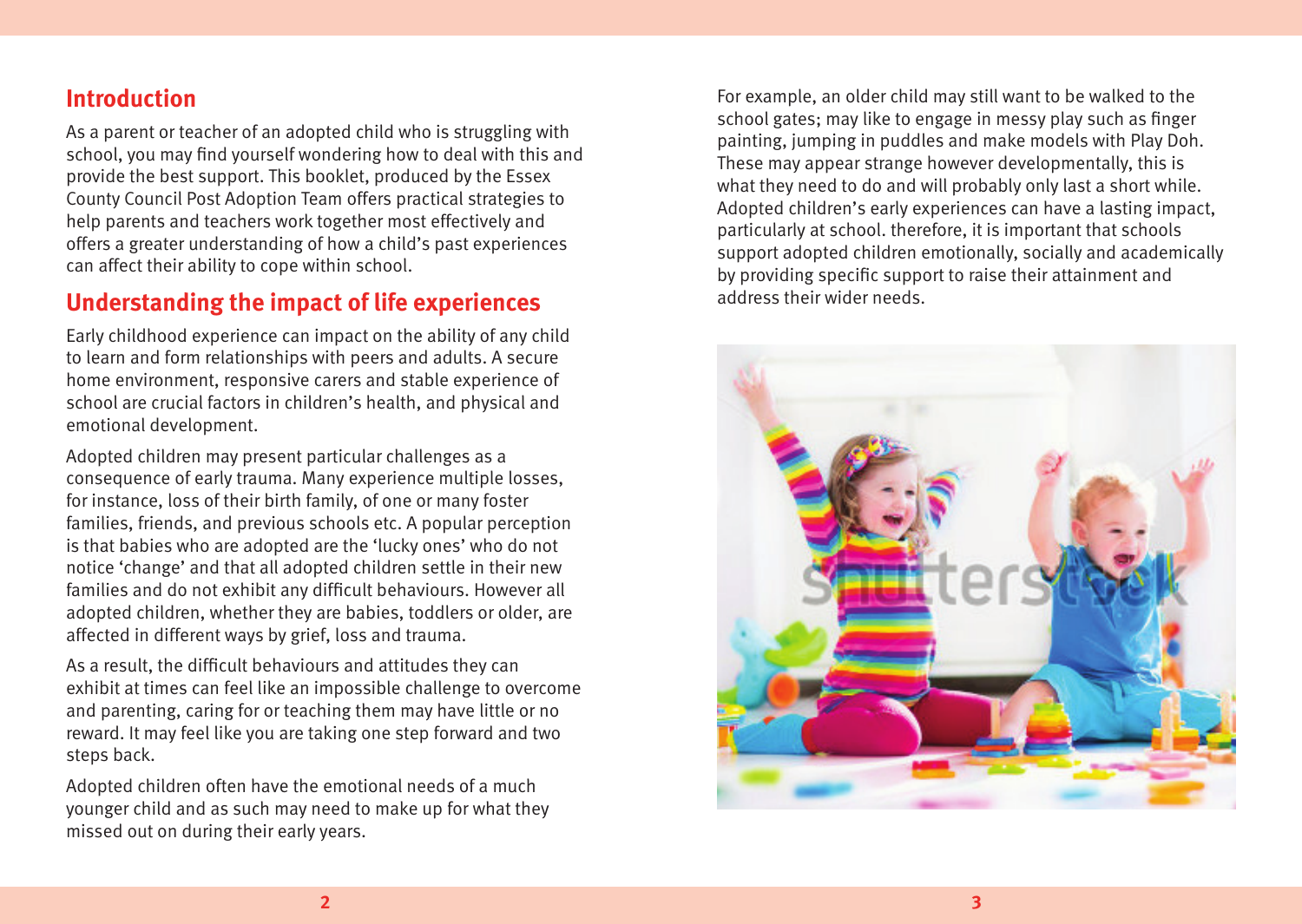### **Understanding a child's feelings of attachment**

Children's feelings can vary and here are some examples of the range of emotions they may feel within one day:

children who have not been in **control** of their past often seek to control their current world;

they can feel a deep sense of **shame,** believing what happened to them was their fault; they become scared of further rejection and therefore try to engineer situations to achieve the rejection they fear;

some work hard to be compliant and helpful but beneath their attempt to be good, there may be a traumatised child struggling continuously to 'fit in' to avoid further **hurt**;

many have been let down by adults in their life; they find it extremely difficult to **trust** others and then struggle to form friendships and attachments with those who try to care for them;

children finding it difficult to manage and make sense of their emotions signal that they need help via challenging behaviours which may be seen superficially as expressions of **anger** or rage.

children feeling **anxious** can struggle with listening as their mind is in a muddle so not open to new stimuli;

children may refuse to do work as they are **afraid** to fail or may struggle with it and then feel helpless and hopeless and these are feelings they are trying to avoid;

children may **panic** and constantly need reassurance and ask lots of questions, sometimes repetitively, as they are desperate to get it right; it is too 'dangerous' to get it wrong.

### **Pupil Premium Plus**

Pupil Premium Plus is additional funding for schools in England to raise the attainment of eligible pupils and narrow the attainment gap between them and their peers.

From July 2014 all children adopted from care in England are eligible for pupil premium. From April 2015 the government introduced the early years premium.

## **Early Years Pupil Premium (EYPP)**

If your child is:

- in receipt of the early education entitlement; and
- was adopted from local authority care or left care under a special guardianship order or child arrangements order;
- your child's early education provider can claim the Early Years Pupil Premium (EYPP).

The EYPP is per child and is paid to early education providers to improve the quality of provision for vulnerable and disadvantaged children.

If your child is eligible to attract the EYPP and is accessing the early education entitlement, let your early education provider know.

Funding is paid directly to schools for them to use. Parents are required to inform their child's school and provide adoption order certificate for evidence of their adoptive status.

For more information please refer to Adoption UK.

[www.adoptionuk.org](http://www.adoptionuk.org)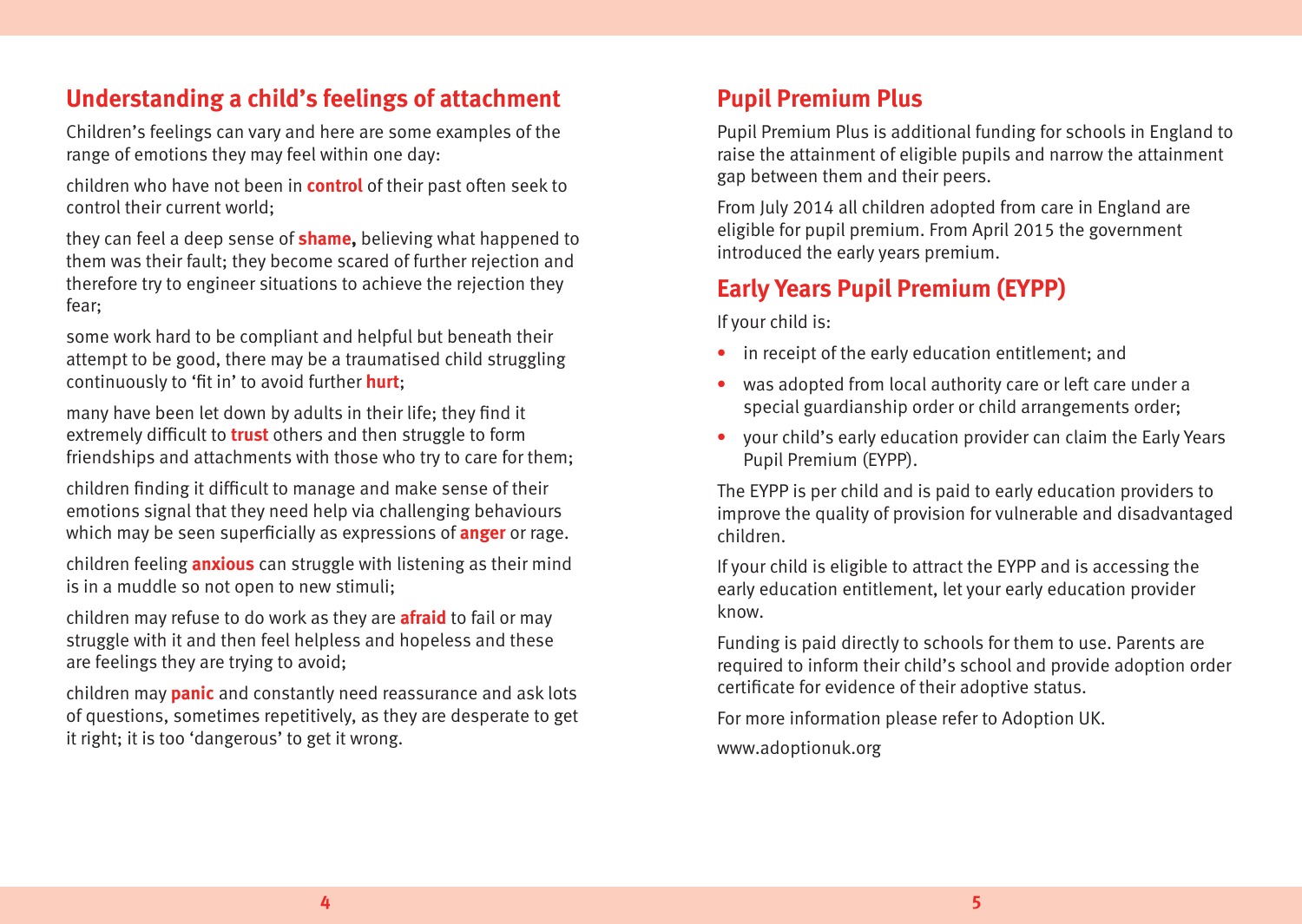|                                     | <b>Behaviour / Indicator</b>                                                                                                                                                                                         | What this means for the child                                                                                                                                                                                     | <b>Possible triggers</b>                                                         | What might you do?                                                                                                                    |
|-------------------------------------|----------------------------------------------------------------------------------------------------------------------------------------------------------------------------------------------------------------------|-------------------------------------------------------------------------------------------------------------------------------------------------------------------------------------------------------------------|----------------------------------------------------------------------------------|---------------------------------------------------------------------------------------------------------------------------------------|
| INDICATORS OF ATTACHMENT DIFFICULTY | <b>Poor Social Skills</b>                                                                                                                                                                                            |                                                                                                                                                                                                                   |                                                                                  |                                                                                                                                       |
|                                     | Difficulties around<br>adult and peer<br>relationships and<br>social skills including<br>difficulty forming<br>and maintaining<br>friendships, bullying<br>other vulnerable<br>children and emotional<br>withdrawal. | I have to rely on myself and<br>nobody else. I respond to<br>frightening situations by<br>fleeing. I don't expect other<br>people to like me. I pretend<br>to be strong by making other<br>people do what I want. |                                                                                  | Introduce a buddy system. Consider 'circle<br>of friends' approach. Encourage the child to<br>help around the school.                 |
|                                     | Unable to accept praise<br>or have fun                                                                                                                                                                               | I am not worthy of praise and<br>you are stupid if you don't<br>realise how bad I am. I am<br>unlovable.                                                                                                          |                                                                                  | Do praise but don't be too effusive and be<br>specific about what you are praising. Privately<br>may be more acceptable to the child. |
|                                     | Sulkiness, avoids eye<br>contact.                                                                                                                                                                                    | I don't dare see what others<br>think I have no words to<br>describe my feelings $-$<br>looking sulky is a cover up.                                                                                              | Face-to-face contact.<br>Being told 'look at<br>me when I am talking<br>to you'. | Finding ways to reassure - smile, thumbs up.<br>Encourage playing games to make children<br>laugh. Sit side by side.                  |
|                                     | In trouble at break<br>times                                                                                                                                                                                         | I fear rejection by my peers. I<br>panic in crowds. I cannot self-<br>regulate when stressed.                                                                                                                     | Unstructured time.                                                               | Reduce time in playground, introduce tighter<br>structure and supervision, create inside<br>'retreat', establish nurture group.       |

**6 7**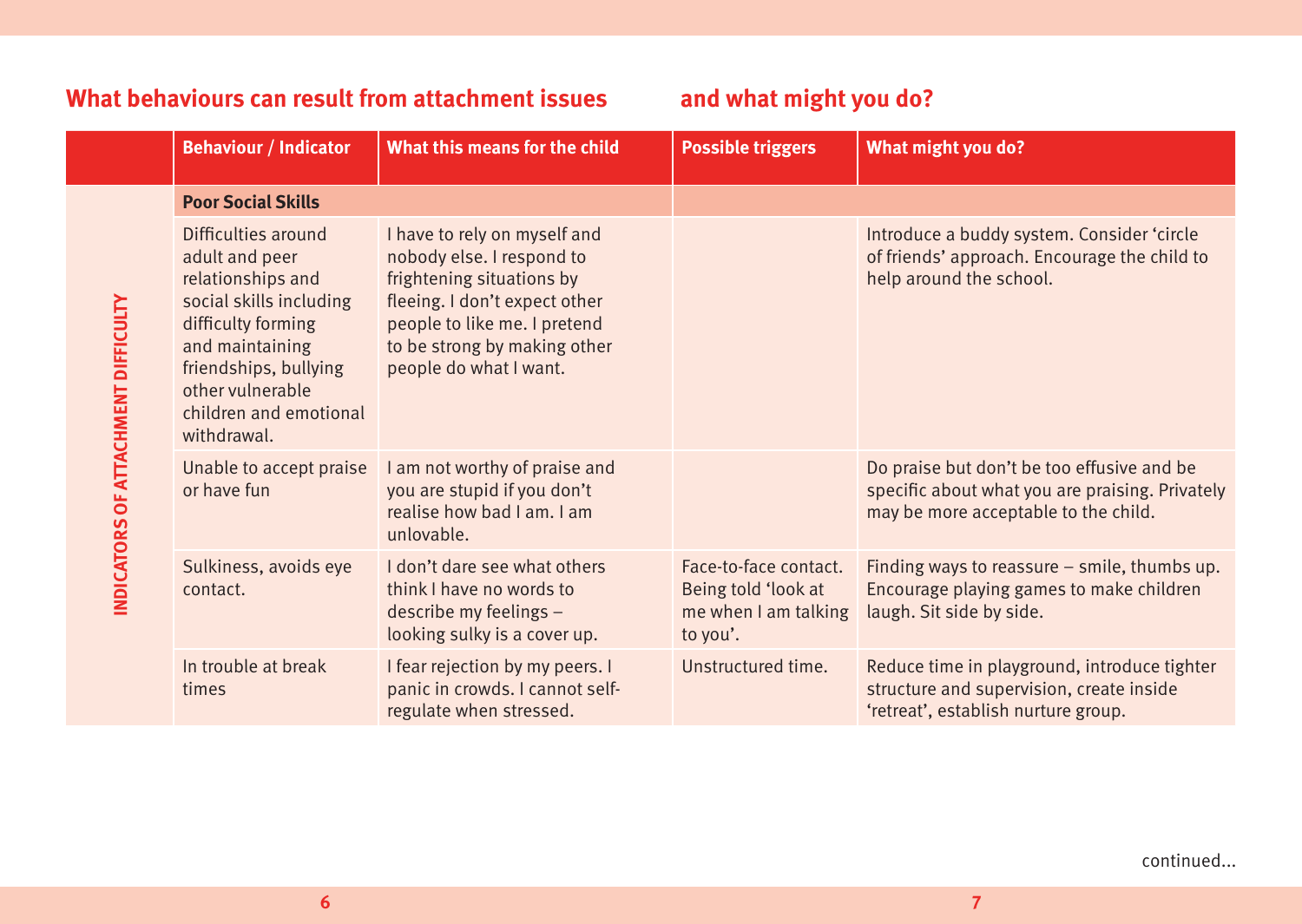|                                    | <b>Behaviour / Indicator</b>                         | What this means for the child                                                                                                                                        | <b>Possible triggers</b>                                                          | What might you do?                                                                                                                                                                                                                  |
|------------------------------------|------------------------------------------------------|----------------------------------------------------------------------------------------------------------------------------------------------------------------------|-----------------------------------------------------------------------------------|-------------------------------------------------------------------------------------------------------------------------------------------------------------------------------------------------------------------------------------|
| NDICATORS OF ATTACHMENT DIFFICULTY | <b>Poor Concentration and Engagement</b>             |                                                                                                                                                                      |                                                                                   |                                                                                                                                                                                                                                     |
|                                    | Ignores instruction                                  | I have too much anxiety to be<br>able to listen. I can only retain<br>one instruction at a time as<br>too much is going round in my<br>head. I am easily distracted. |                                                                                   | Keep format the same each day. Describe<br>plan of activities for session at outset. Do<br>the child's remembering for him/her! Let the<br>child make lists on post-its.                                                            |
|                                    | Talks all the time<br>asking trivial questions.      | I feel safer if I do all<br>the talking. I want to<br>communicate but I don't know<br>how.                                                                           | Task that is hard/<br>new/unusual.                                                | Have set routine. Make sure all first tasks are<br>simple and achievable. Seat child close to<br>you. Allow the child to wait quietly.                                                                                              |
|                                    | Poor concentration,<br>fidgeting, turning<br>around. | I must scan the room all the<br>time for danger. I must stay<br>hyper-aroused. I dare not<br>relax.                                                                  | Sights, smells and<br>sounds can trigger<br>panic as reminders<br>of past trauma. | Arrange seating so there is no one behind<br>the child but where you can stay in contact.<br>Laugh with the child, even at silly things.<br>Help child to regulate, use of distraction<br>techniques, fidget toys and sensory aids. |
|                                    | Refuses to engage with<br>work.                      | Getting things wrong is<br>frightening. Being wrong will<br>lead to rejection AGAIN.                                                                                 | Task that is hard/<br>new/unusual.                                                | Offer choices. Make sure both are acceptable!<br>Make lessons/tasks very structured (multiple<br>choice/cloze/sentence completion. All<br>materials to hand.                                                                        |
|                                    | Refuses to accept help.                              | I was left helpless before. I'm<br>not going to be left helpless<br>again.                                                                                           | Singled out for 1:1<br>support.                                                   | Encourage work in pairs or small groups. Ask<br>the child to help another who is less able.                                                                                                                                         |

continued...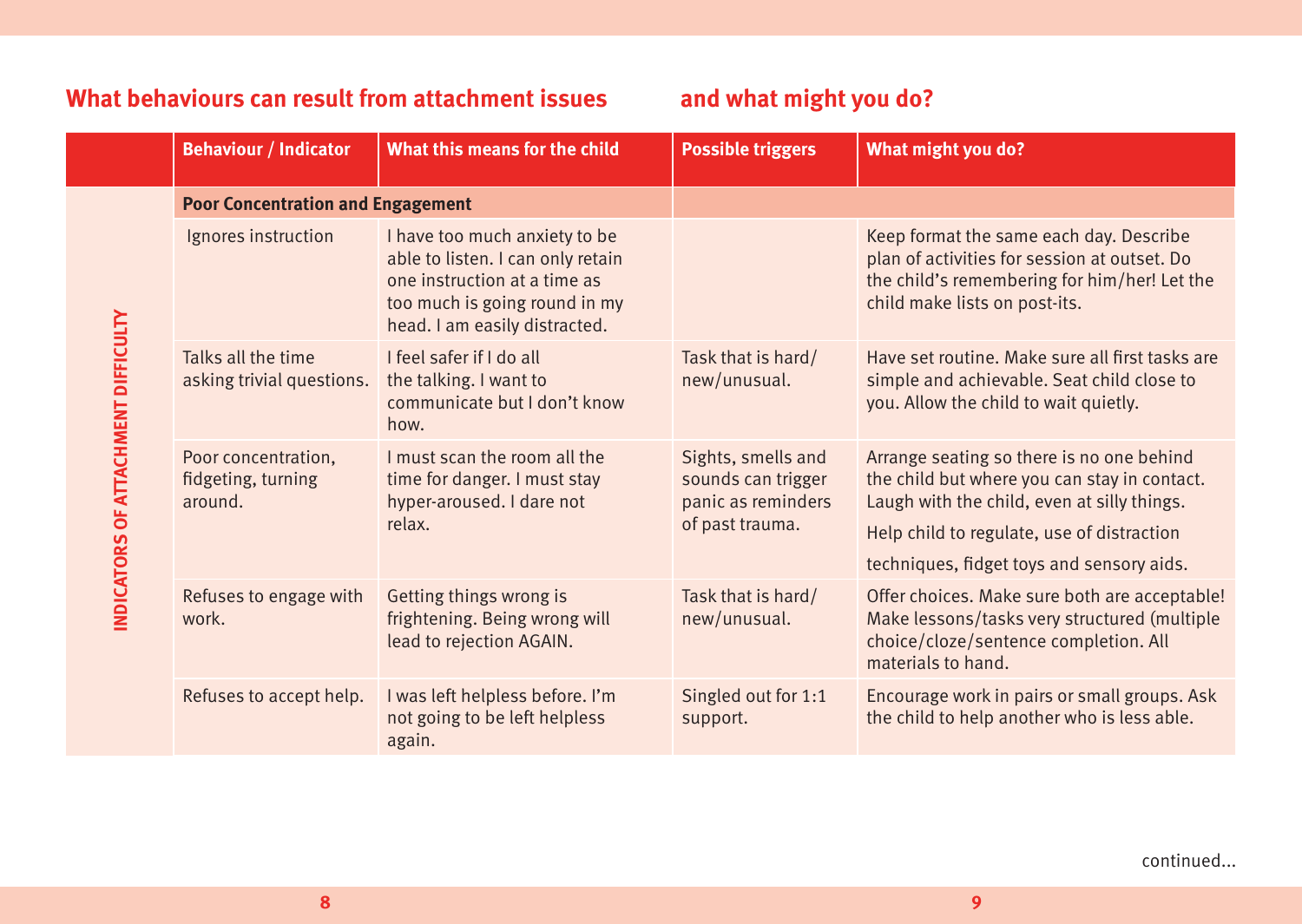|                                     | <b>Behaviour / Indicator</b>                   | What this means for the child                                                                                                                                               | <b>Possible triggers</b>           | What might you do?                                                                                                                              |
|-------------------------------------|------------------------------------------------|-----------------------------------------------------------------------------------------------------------------------------------------------------------------------------|------------------------------------|-------------------------------------------------------------------------------------------------------------------------------------------------|
| INDICATORS OF ATTACHMENT DIFFICULTY | <b>Challenging and Hostile Behaviours</b>      |                                                                                                                                                                             |                                    |                                                                                                                                                 |
|                                     | <b>Stealing</b>                                | I have no expectation of<br>getting something so I'll just<br>take it. I have no idea you may<br>feel hurt or anger and when<br>I see the effect I have I feel<br>powerful. | Rejection by peers.                | Do not insist on 'sorry'. Suggest an action<br>that might repair damaged relationships. Try<br>not to leave desirable things lying around!      |
|                                     | Lying or living in a<br>fantasy.               | I prefer to make things up<br>how I would like them to be.<br>I'm not sure who I am or what<br>the truth is. I don't know the<br>difference between fantasy<br>and reality. |                                    | Avoid accusing child of lying or fantasising.<br>State the truth of the matter briefly and<br>simply.                                           |
|                                     | Demanding teacher's<br>attention all the time. | I fear that if I don't let you<br>know I'm here you may leave<br>me on my own. Even negative<br>attention is good. I fear<br>getting it wrong.                              |                                    | Notice the child explicitly. Give the child<br>something to look after for a while. Give the<br>child responsibilities for things (not people). |
|                                     | Hostile or frustrated.                         | I will feel shame and<br>humiliation if my difficulties<br>are discovered.                                                                                                  | Task that is new/<br>hard/unusual. | Small step differentiation.<br>Use timer to divide tasks.                                                                                       |
|                                     | Tries to create chaos<br>and mayhem.           | It feels chaotic inside so<br>it feels safer if it is chaos<br>outside as well.                                                                                             |                                    | Focus on modifying most serious behaviour.<br>Validate the child's feelings. 'I can see that<br>you are angry/upset'                            |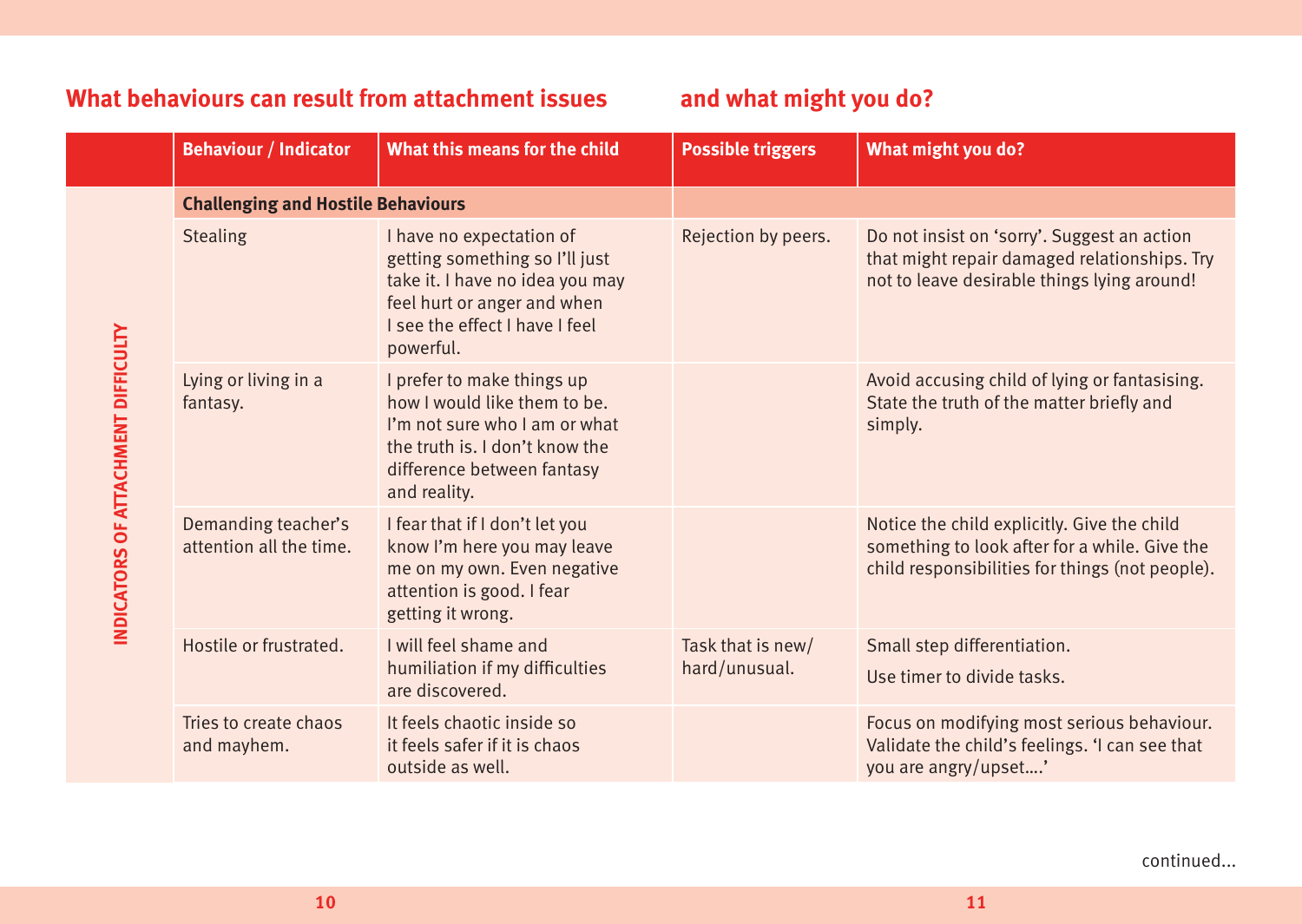|                                    | <b>Behaviour / Indicator</b>         | What this means for the child                                                                                                                        | <b>Possible triggers</b>                | What might you do?                                                                                                                                                                                                                                                          |
|------------------------------------|--------------------------------------|------------------------------------------------------------------------------------------------------------------------------------------------------|-----------------------------------------|-----------------------------------------------------------------------------------------------------------------------------------------------------------------------------------------------------------------------------------------------------------------------------|
| NDICATORS OF ATTACHMENT DIFFICULTY | Loses or destroys<br>property.       | I have no sense of the value of<br>anything. I have little interest<br>in things if they are not mine.<br>I am angry and I take it out on<br>things. |                                         | Validate the child's feelings, 'I can see that<br>you are angry' Help the child repair/restore<br>where possible together.                                                                                                                                                  |
|                                    | Oppositional and<br>defiant.         | I need to stay in control so<br>things don't hurt me. I do not<br>want to be exposed as stupid.<br>You are horrible to adults.                       | Task that is hard/<br>new unusual.      | Be assertive but keep emotional temperature<br>down. Avoid showing anger, irritation and<br>fear. Start each day with a clean slate.                                                                                                                                        |
|                                    | Physically or verbally<br>abusive.   | I respond to frightening or<br>threatening situations by<br>fighting, fleeing or freezing.                                                           |                                         | Avoid threat of removal or rejection. Time<br>in not 'time out'. If unavoidable, do so<br>positively 'I need time to get on with the class<br>- you come and sit here till you feel better'.<br>Speculate aloud why it might have happened<br>(don't ask child to explain). |
|                                    | Sexually inappropriate<br>behaviour. | I know from past experience<br>that sex=power and I want to<br>be in control.                                                                        | Variety of stimuli<br>including stress. | Record all incidents very clearly. Seek advice<br>from other agencies (see inside back cover).                                                                                                                                                                              |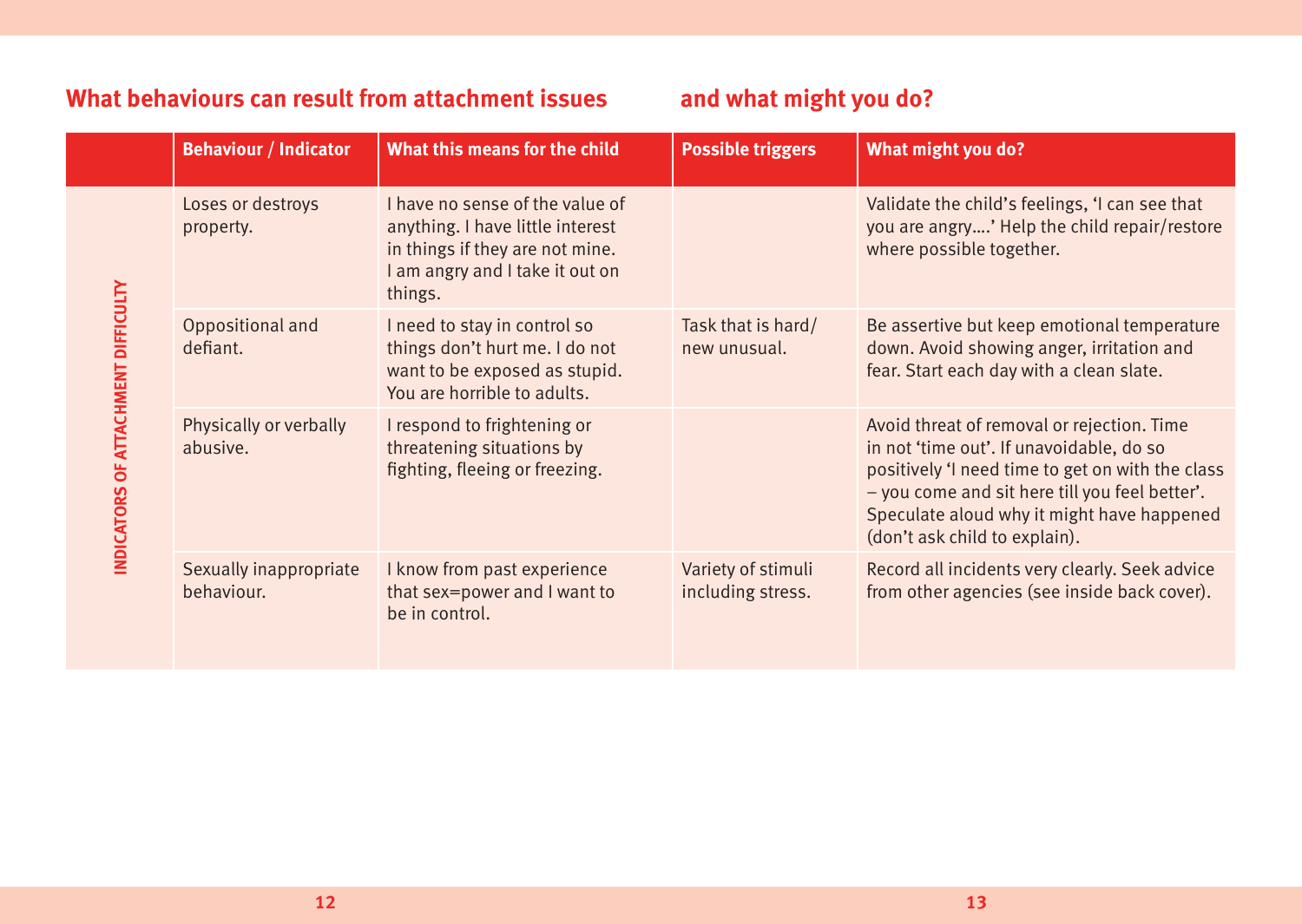## **Hints and tips to create a strong school and family partnership**

The most important thing is good communication between home and school. Here are some suggestions for parents and teachers to consider:

- **•** arrange regular progress meetings where targets are set for the child. Ensure they are achievable, measurable and manageable to suit the child's levels/needs;
- **•** consider having a named person in school the child feels comfortable and safe with for the times when the child needs reassurance;
- **•** it is helpful if the school is aware of when birth family contact and any 'tough' anniversaries are due, as these may affect the child's emotional state and behaviour in school;
- **•** look out for patterns in behaviours and learn what triggers these so you can learn what makes a child tick;
- **•** adults around the child may need to help them to learn how to recognise their feelings and triggers. Use encouraging words such as "I wonder if you are feeling worried because the work was difficult?"
- **•** communicate and share the personal achievements with one another even if they are small and don't just focus on any negative incidents. Ensure the message is the same from school and home. Do not battle against one another. The child will pick up on this and could be confused or play one against the other;
- **•** plan for change and anticipate its impact on the child. Changes to school routine need to be supported such as beginnings andendings;



- **•** try putting them at the front of the class or next to the teacher as a consequence then they are still part of the group and the feeling of rejection is not there;
- **•** parents need to have a clear understanding of the school policies and discipline procedures and explain these to their child, on their level. It would be useful for parents and teachers to discuss the impact of school policies on the child and agree how to work with these;
- **•** practice with them the behaviour that is expected at school. Use role play with realistic scenarios and share with them the correct way to respond to a situation. This will give them the opportunity to have choices and feel more in control should an incident arise;
- **•** share any triggers or emotional outburst between one another, including exploring how it was dealt with to find what does and doesn't work for the child;
- **•** try not to tell them not to be 'silly' or that 'it doesn't matter'. It may seem trivial to you but to the child it may really matter.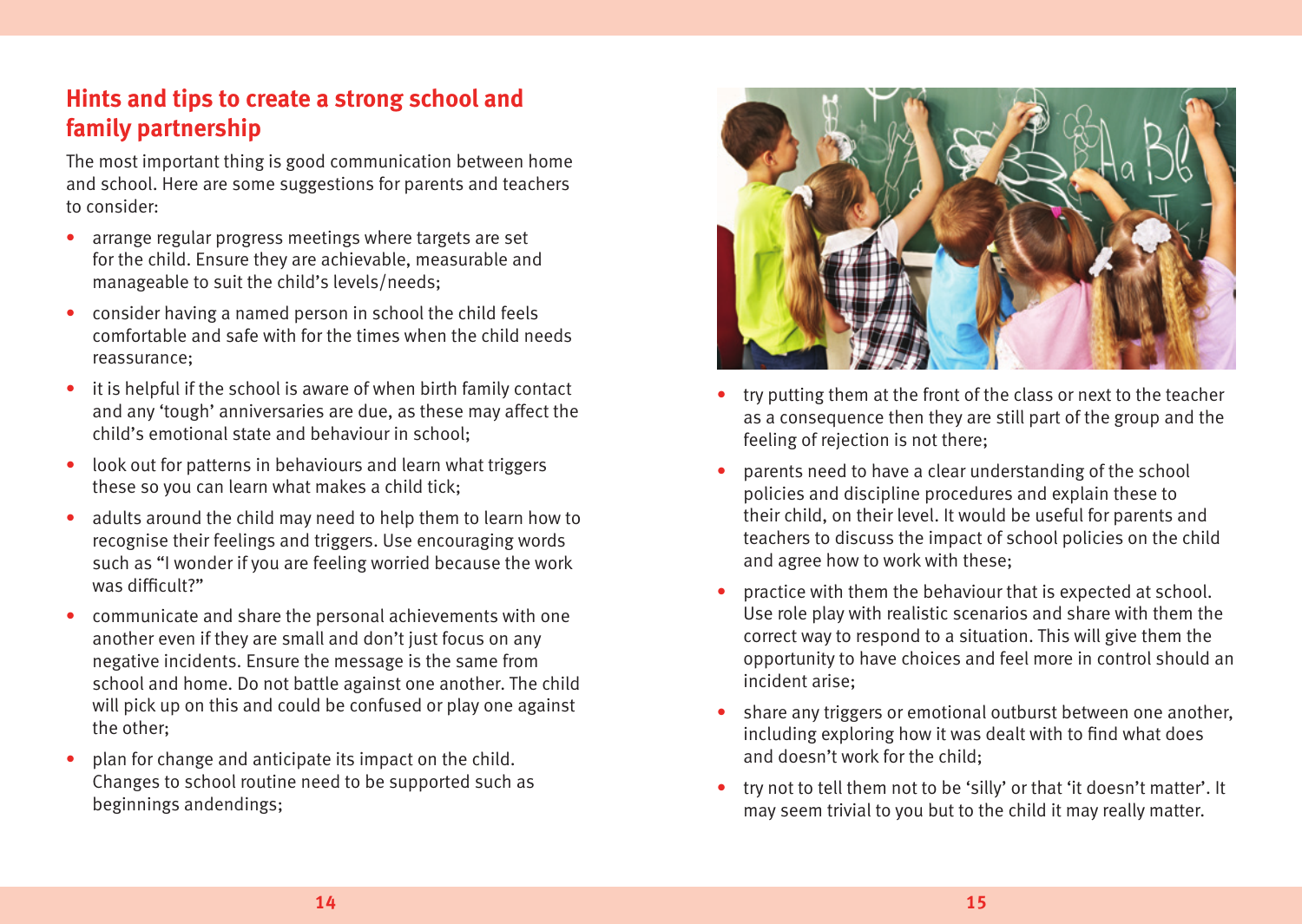### **Homework tips**

Why not consider:

- having a set programme and times for when and where homework is to be done and make a diary of these dates;
- including breaks and allow for fun time at the end;
- if the child says they cannot do a task, offering help and practicing it with them until they build up enough confidence to go it alone;
- completing homework diary/book (if applicable) and write comments between school and home. Ensure the child knows you are doing this and why you have made the comments. Try to include positive comments; if you have to write a negative, don't brush over it. Talk it through with the child and talk about how it could be turned into a positive next time. You may need to rehearse this as they may not know or understand what is expected, especially if it has never been requested before;
- utilising homework clubs.

# **Be aware of the potential triggers of curriculum topics**

Parts of the curriculum have the potential to trigger difficult emotions and memories of distress for an adopted child. In order to help them prepare for and manage these emotions, we recommend parents and teachers get together to discuss a child's needs and how their respective styles can complement one another to help build children's confidence in their skills. They should have support when they find participation difficult and should feel valued and included at all times.

Rehearsal and role play of possible situations may help the child make the right choices when they are presented with challenging areas such as:

- **•** family trees or family history;
- **•** child's personal/first memories and timelines;
- **•** sex and relationship education;
- **•** growth and development;
- **•** photographs or baby/early years topics;
- **•** changing in front of others for PE may be challenging;
- **•** themes which include loss, failure or loneliness;
- **•** PSHE (Personal, Social and Health Education);
- **•** guest speakers who discuss topics such as drugs, alcohol,
- **•** personal safely and the law, their uniforms could trigger memories and emotions;
- **•** celebration dates, religious beliefs and anniversary such as, father's and mother's day, Christmas and Easter celebrations.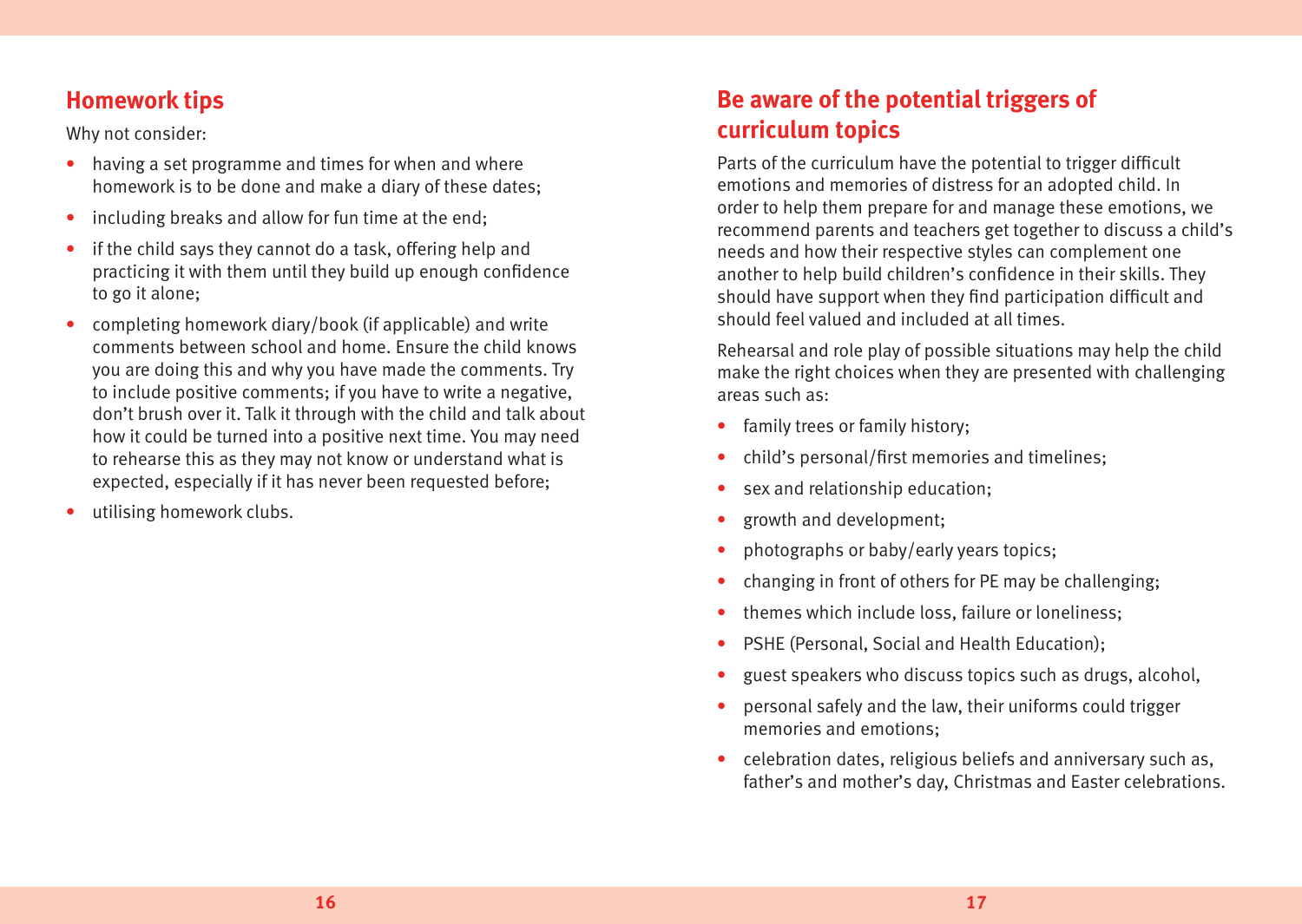### **References**

With thanks to the following for the sharing of expertise in producing this booklet: Suffolk County Council; Theraplay Institute of America; Raj Singh Gill, Senior Educational Psychologist, Essex County Council.

### **Further recommended reading**

Bailey S. & Gill R.S. Survival of the Nurtured: Attachment in School, Essex Educational Psychology Service 2010.

Stop Wasting My Time! Post Adoption Central Support: a practical guide with case studies.

'Inside I'm Hurting: Practical Strategies for Supporting Children with Attachment Difficulties in Schools'. Louise Michelle Bomber.

'Attachment in the Classroom: The links between children's early experience, emotional well-being and performance in school: A Practical Guide for Schools. Dr Heather Geddes

PAC-Uk Training for Schools - Supporting children with histories of trauma and loss, Including adopted and permanently placed children. www.pac-uk.org

**Please contact the Essex County Council Post Adoption Team for copies of these information sources or for further advice and support generally; contact details overleaf.**